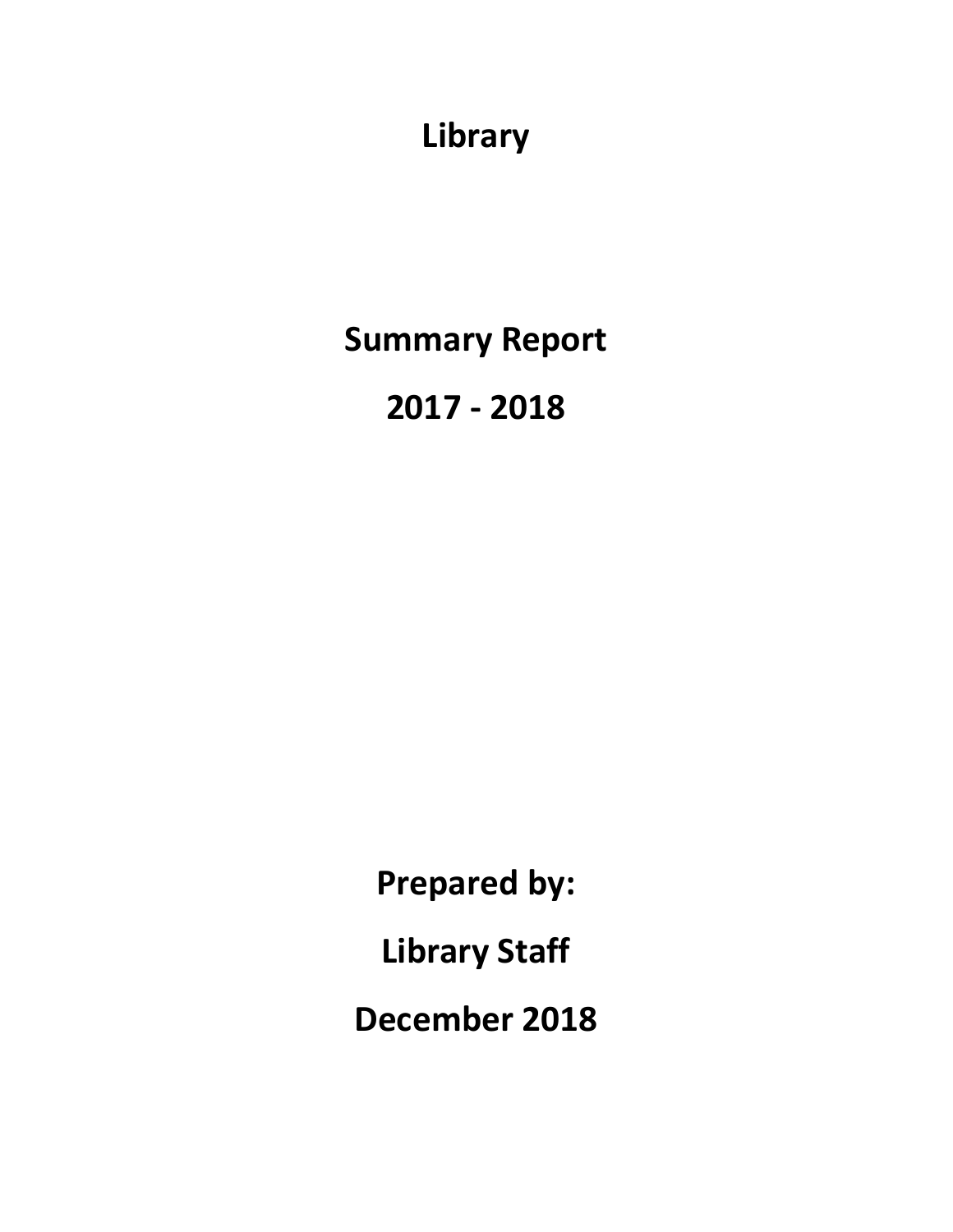### **Table of Contents**

| <b>Databases (Selected)</b> |
|-----------------------------|
|                             |
|                             |
|                             |
|                             |
|                             |
|                             |
|                             |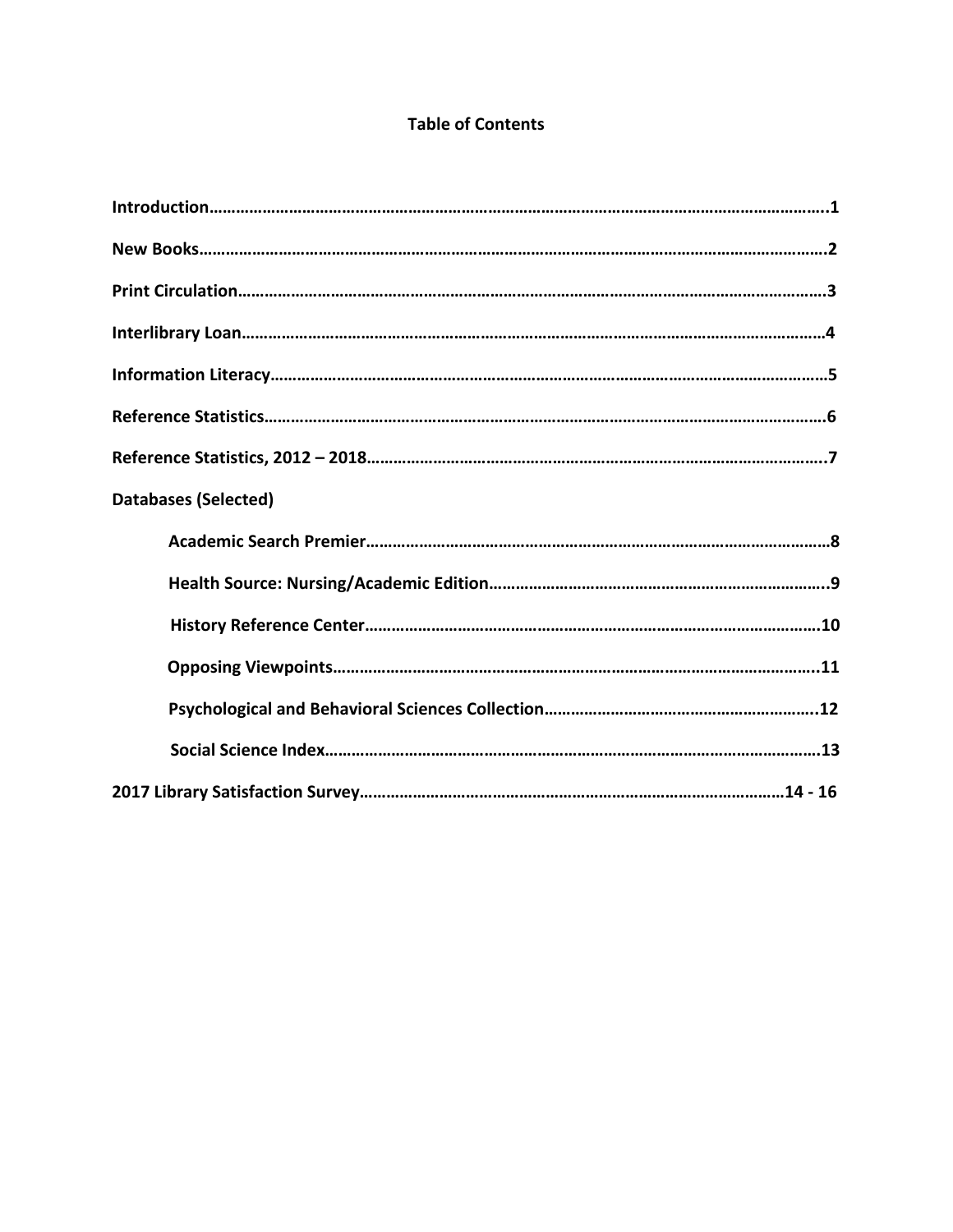# **2017 – 2018 Overview**

After several years of change in the Asnuntuck Library, the 2017 – 2018 academic year proved to be very stable in the areas of print and online collection development, staffing, and the library space. While change is always good, having the opportunity to adjust to a steady environment allows the library staff to better plan for the years ahead.

In December, the Library area was rebranded as a "Learning Commons," which included the Library, Academic Tutoring Center, and Homework Lab. This change was reflected on all signage, which coincided with the sign replacement project throughout the school.

When the Academic Tutoring Center (ATC) was relocated to the Library in the summer of 2016, we hoped that students would find the move beneficial. After nearly two years in the new location, the collaboration that has developed between the Library and the ATC has exceeded all expectations. Students seamlessly flow between the two areas/departments for all of their research needs. It is not uncommon to find tutors assisting with the research process, and librarians frequently help students edit and revise their work.

Library staff began participating in a system-wide initiative with Open Educational Resources (OERs). As the cost of textbooks continues to climb, students and faculty are beginning to search for alternative low cost and no cost instructional materials. With assistance from the former Connecticut Distance Learning Consortium (CTDLC), the OpenCSCU web site was created at  $\text{https://ccu.libguides.com}$  to help faculty find and create OER. An accompanying chat feature, staffed by librarians throughout the system, is also utilized to help answer faculty and staff questions more quickly and efficiently.

The Library collection underwent minor changes during the academic year. JSTOR, an online database that specializes in the Humanities, was purchased at the request of faculty. There are several history related research papers assigned each year, so the database was a welcome addition. As the print collection continued to age, books were weeded primarily based upon how current, and relevant, they were to the collection. The total number of print periodicals continued to decline as the Library unsubscribed to another dozen titles. There has been roughly a 50% decrease in subscriptions since 2012. A small VHS collection is still maintained, but that is being gradually phased out.

After analyzing the activity at the reference desk, the Learning Commons changed hours in March 2018. The Library, which closed at 9:00 pm Monday through Thursday, began to close an hour earlier at 8:00 pm. Reference questions from 8:00 to 9:00 pm were minimal, so students were not impacted. The change, however, allowed the Evening Librarian to change her schedule from 5:00 pm to 9:00 pm to 4:00 pm to 8:00 pm. As a result, she was able to overlap with other Library staff, which created a more cohesive transition from day to evening. In addition, the Homework Lab hours were expanded. Library staff worked with Security to come up with a system where the Homework Lab is opened one half hour after the building opens and closes one half hour before the building closes.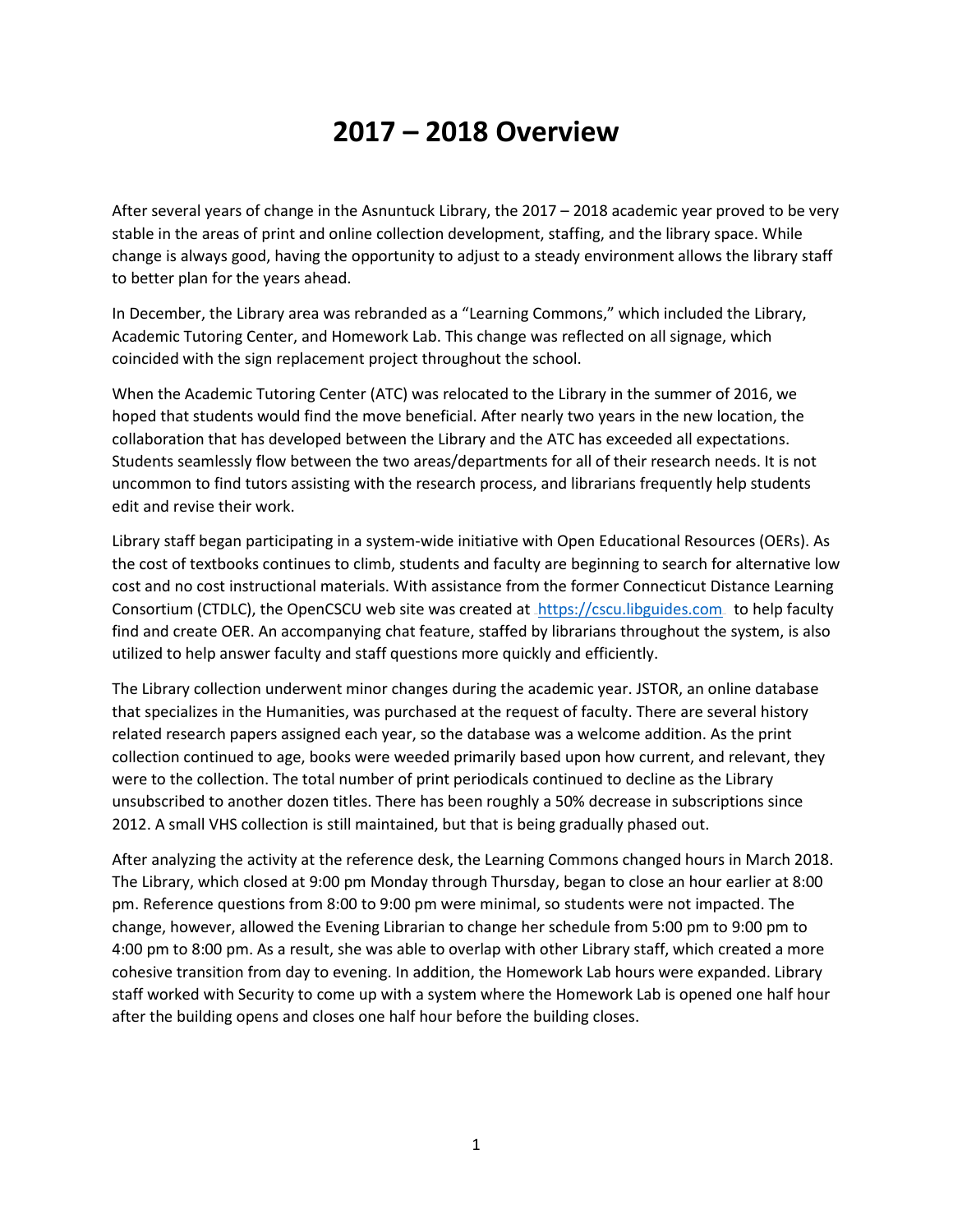

Library staff reviews professional literature, responds to faculty, staff, and student recommendations, and relies on professional knowledge to build a well-rounded collection to suit the needs of Asnuntuck Community College.

In the 2017 – 2018 academic year, there were 398 new items added to the collection.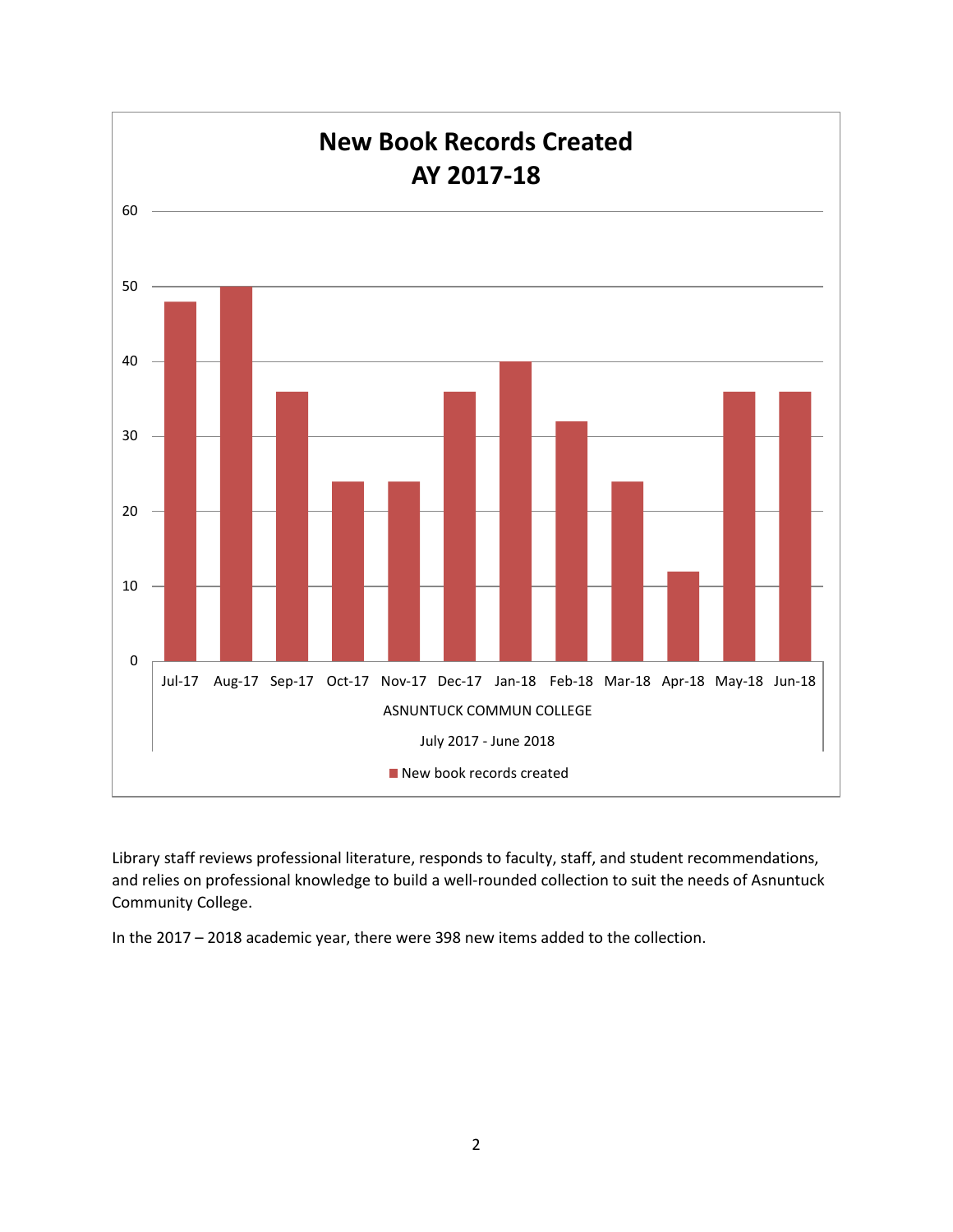

Circulation of library materials increased 36% from AY 2016-17. As expected, circulation is highest midsemester during the spring and the fall.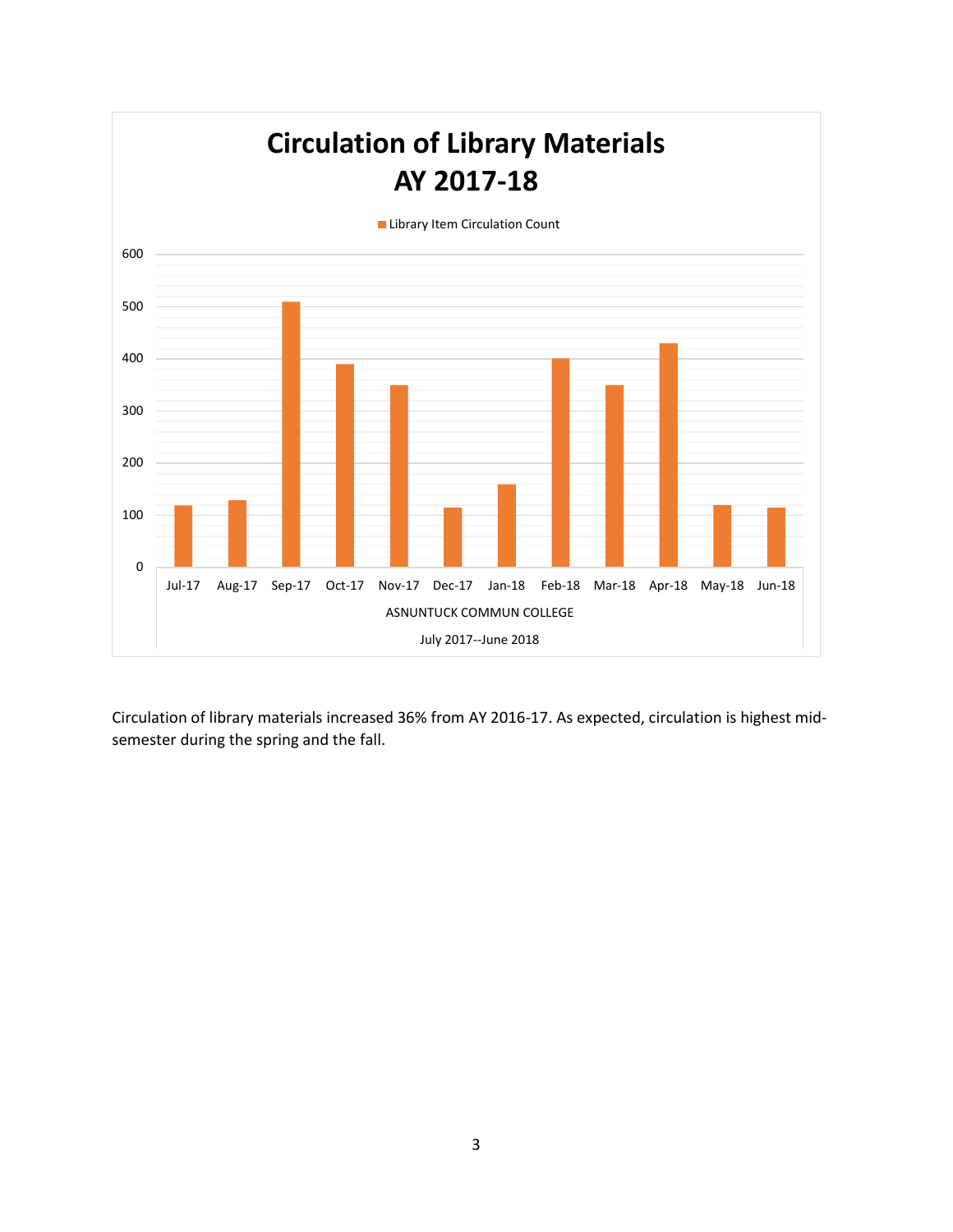

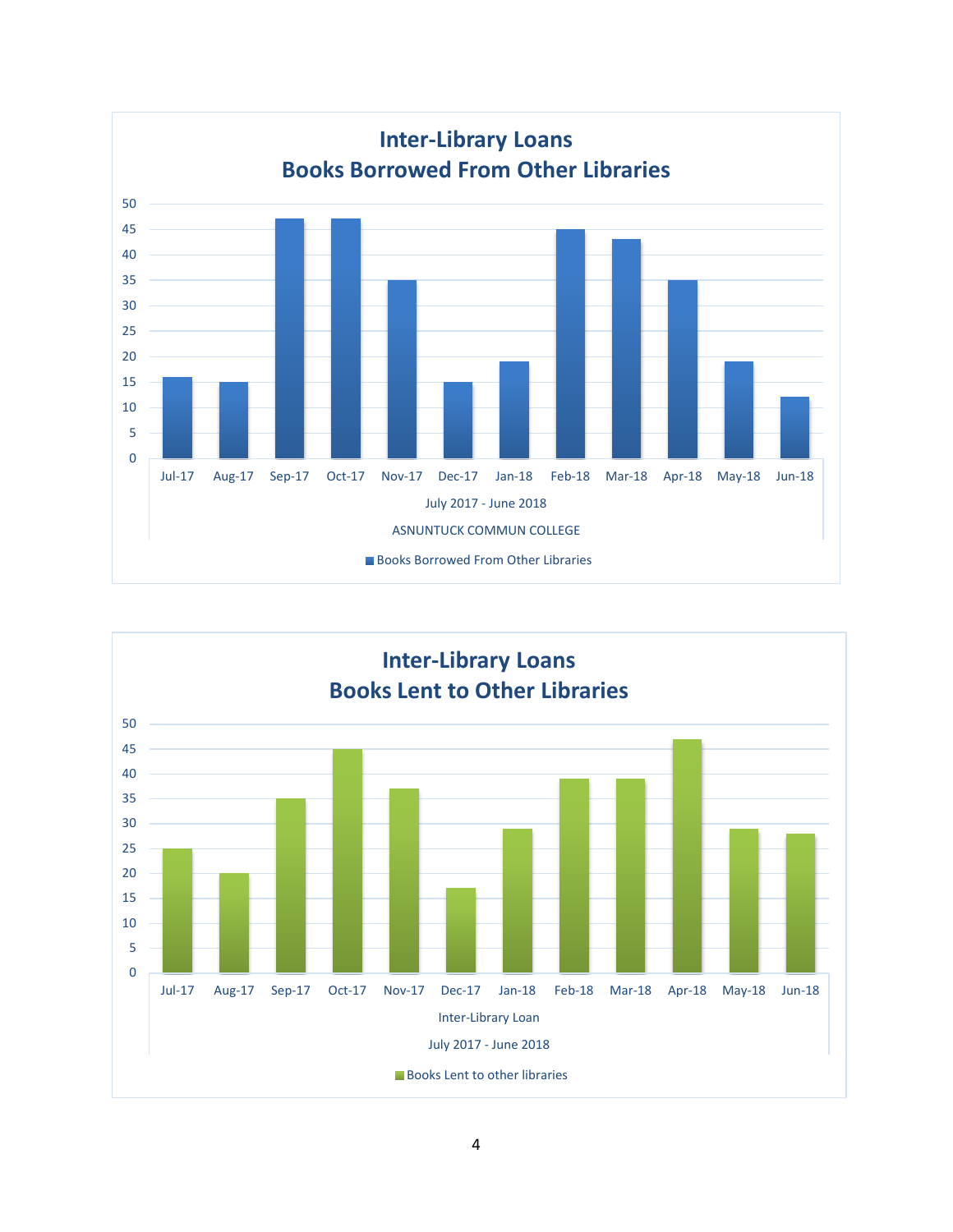

#### Information Literacy Trends at ACC: 2011 to 2018

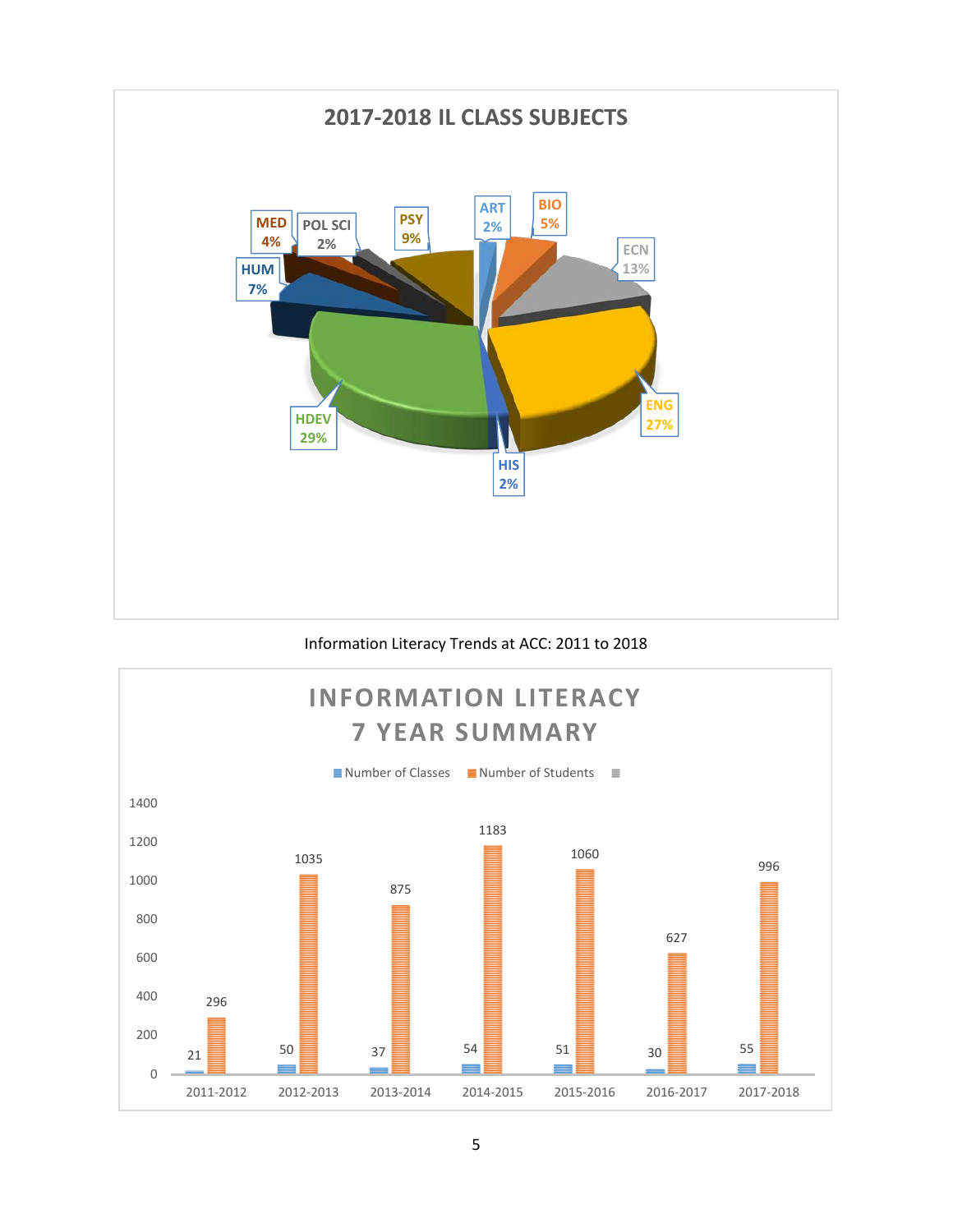### **Reference Statistics**

### **2017 - 2018**



|                    | July | <b>August</b> | September | <b>October</b> | <b>November</b> | <b>December</b> |
|--------------------|------|---------------|-----------|----------------|-----------------|-----------------|
| Reference          | 44   |               | 154       | 155            | 115             | 61              |
|                    |      | 1つつ           | 255       | 219            | 169             | 154             |
| <b>Directional</b> |      |               | 18        | າາ             |                 | 16              |

|                    | January | <b>February</b> | <b>March</b> | April | May | June | <b>TOTALS</b> |
|--------------------|---------|-----------------|--------------|-------|-----|------|---------------|
| Reference          | 84      | 144             | 88           | 114   | 70  | 62   | 1122          |
|                    | 168     | 173             | 144          | 187   | 91  | 114  | 1847          |
| <b>Directional</b> | 16      | 16              | 16           | 15    |     |      | 164           |

Definitions:

Reference: Questions involving professional knowledge of a resource, such as the catalog, database or Internet. Research assistance, evaluation of sources, resource retrieval, etc, are also included.

IT: Assistance with technology, such as printers, log-ins, password resets, print quotas, etc.

Directional: Location questions.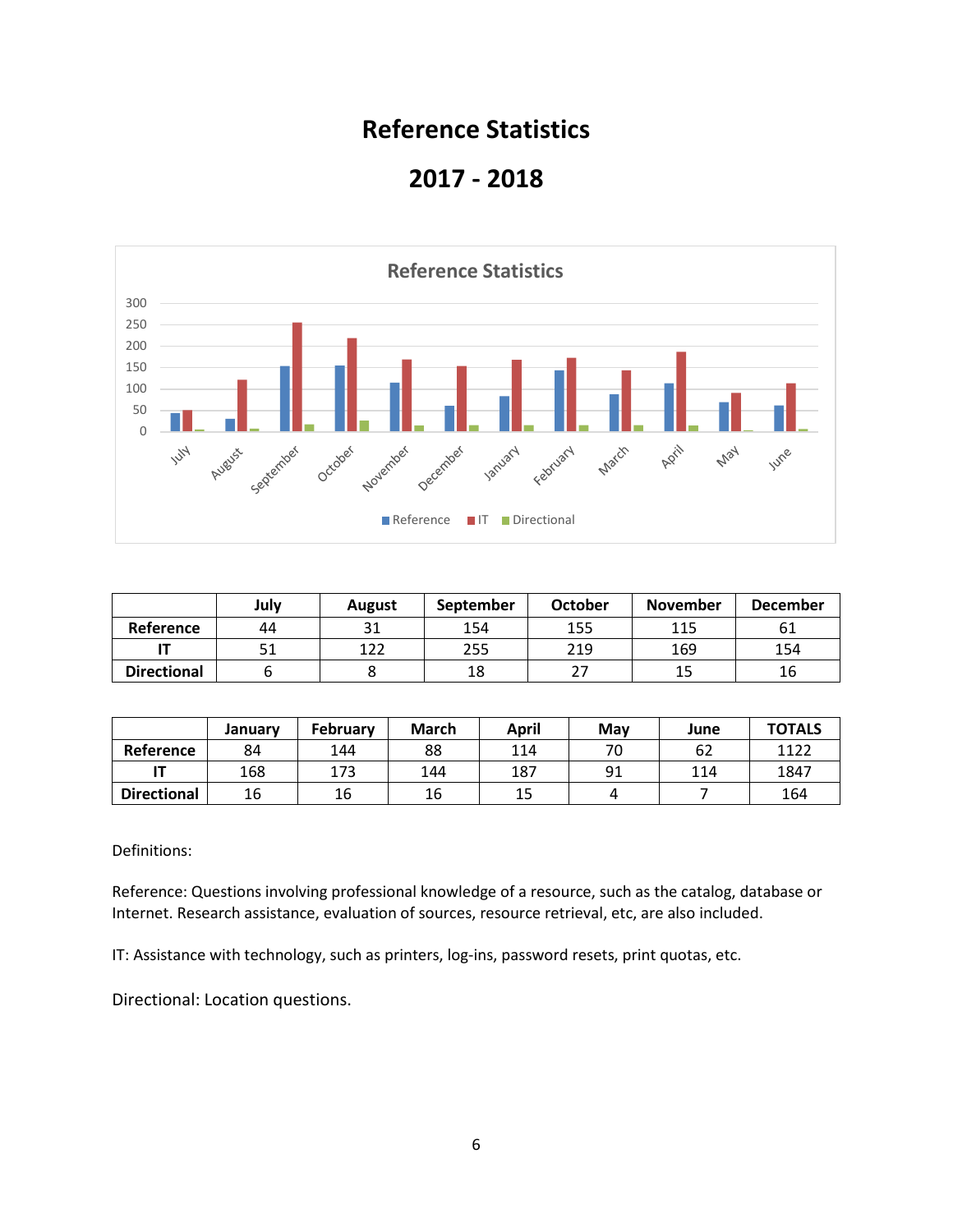## **Reference Desk Statistics by Academic Year**



**2012 – 2018**

|                    | <b>Reference Desk Statistics</b> |             |             |             |             |             |
|--------------------|----------------------------------|-------------|-------------|-------------|-------------|-------------|
|                    | 2012 - 2013                      | 2013 - 2014 | 2014 - 2015 | 2015 - 2016 | 2016 - 2017 | 2017 - 2018 |
| Reference          | 736                              | 856         | 1096        | 1456        | 1042        | 1122        |
|                    | 975                              | 978         | 1160        | 1760        | 1561        | 1847        |
| <b>Directional</b> | 97                               | 71          | 105         | 350         | 138         | 164         |
| Totals:            | 1808                             | 1905        | 2361        | 3566        | 2741        | 3133        |

The spike in statistics during the 2015 - 2016 academic year can be attributed to keeping an additional tally sheet for statistics at the circulation desk. Students kept track of looking up books for patrons, filling the printers with paper, etc.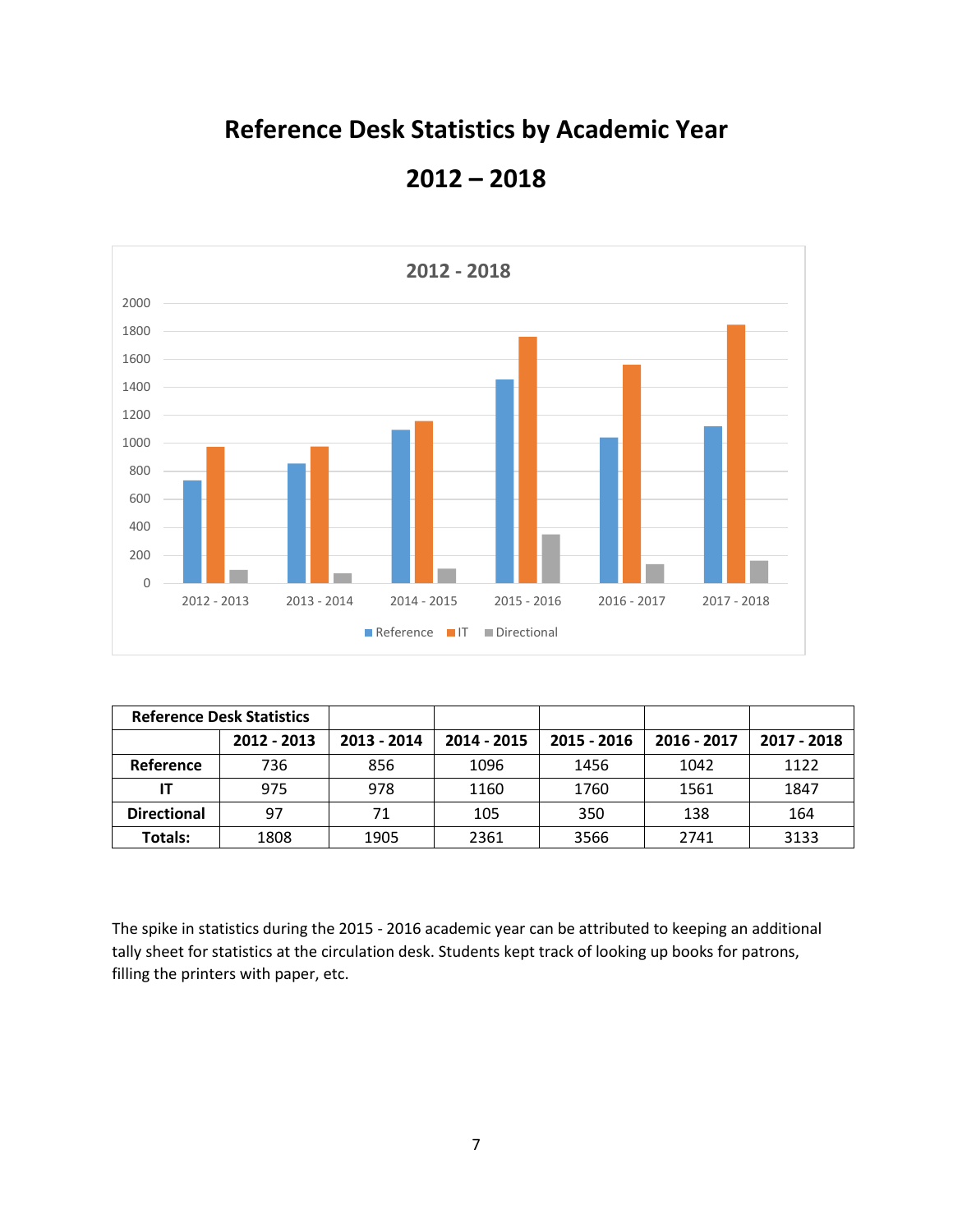

Total Sessions: 5606

Total Searches: 13158

Total Requests: 17589

#### **Definitions**

Session: The number of times a person accessed Academic Search Premier.

Search: The number of times a person entered terminology in the search box and executed the search.

Requests: The number of times a person clicked on the title of an article to view it.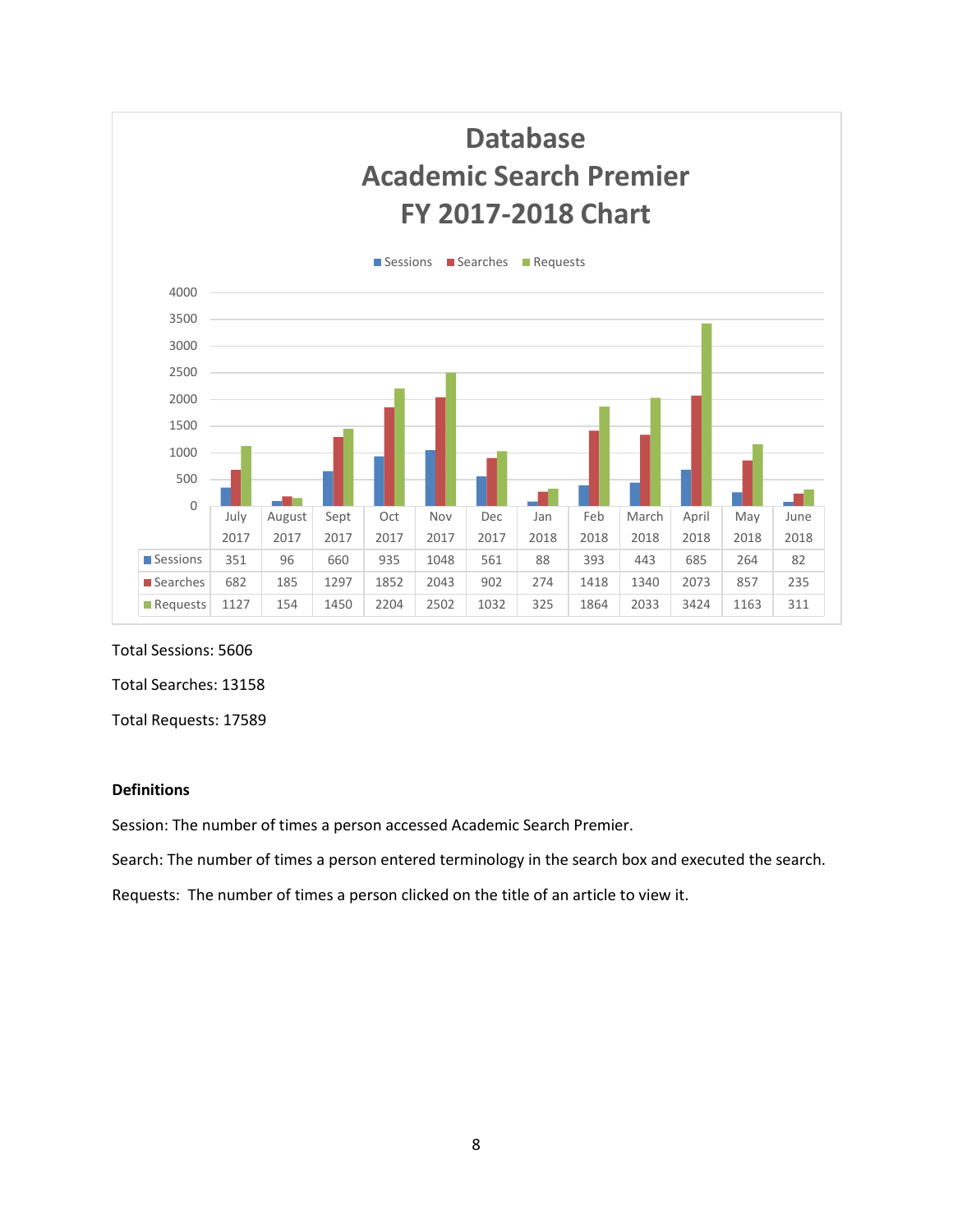

Total sessions: 264

Total searches: 951

Total Requests: 249

#### Definitions:

Session: The number of times a person accessed Psychological and Behavioral Sciences Collection.

Search: The number of times a person entered terminology in the search box and executed the search.

Total Full Text: The number of times a person clicked on the title to access the full article.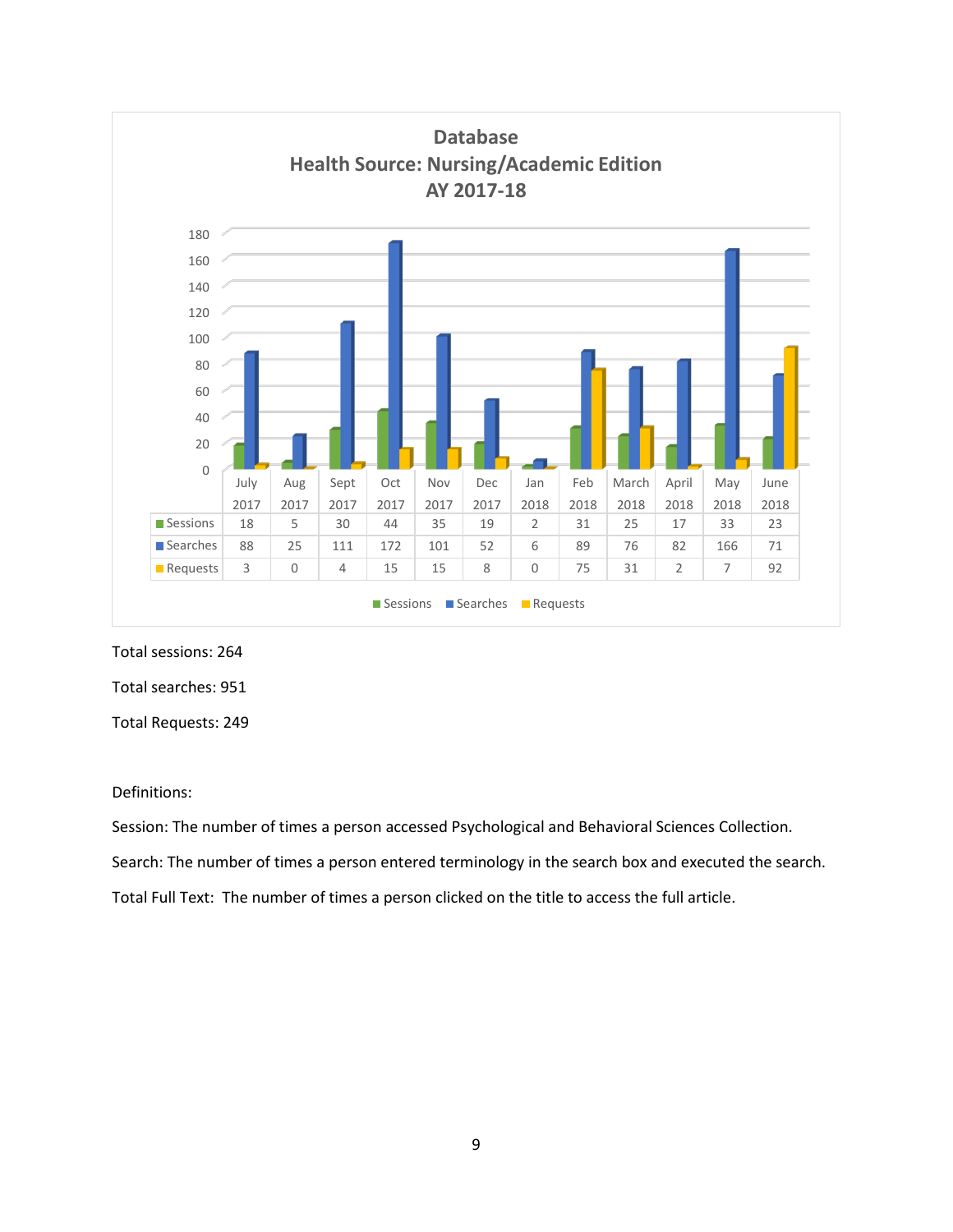

**Total Sessions: 467 Total Searches: 1309 Total Requests: 1192**

#### **Definitions**

Session: The number of times a person accessed Academic Search Premier.

Search: The number of times a person entered terminology in the search box and executed the search.

Requests: The number of times a person clicked on the title of an article to view it.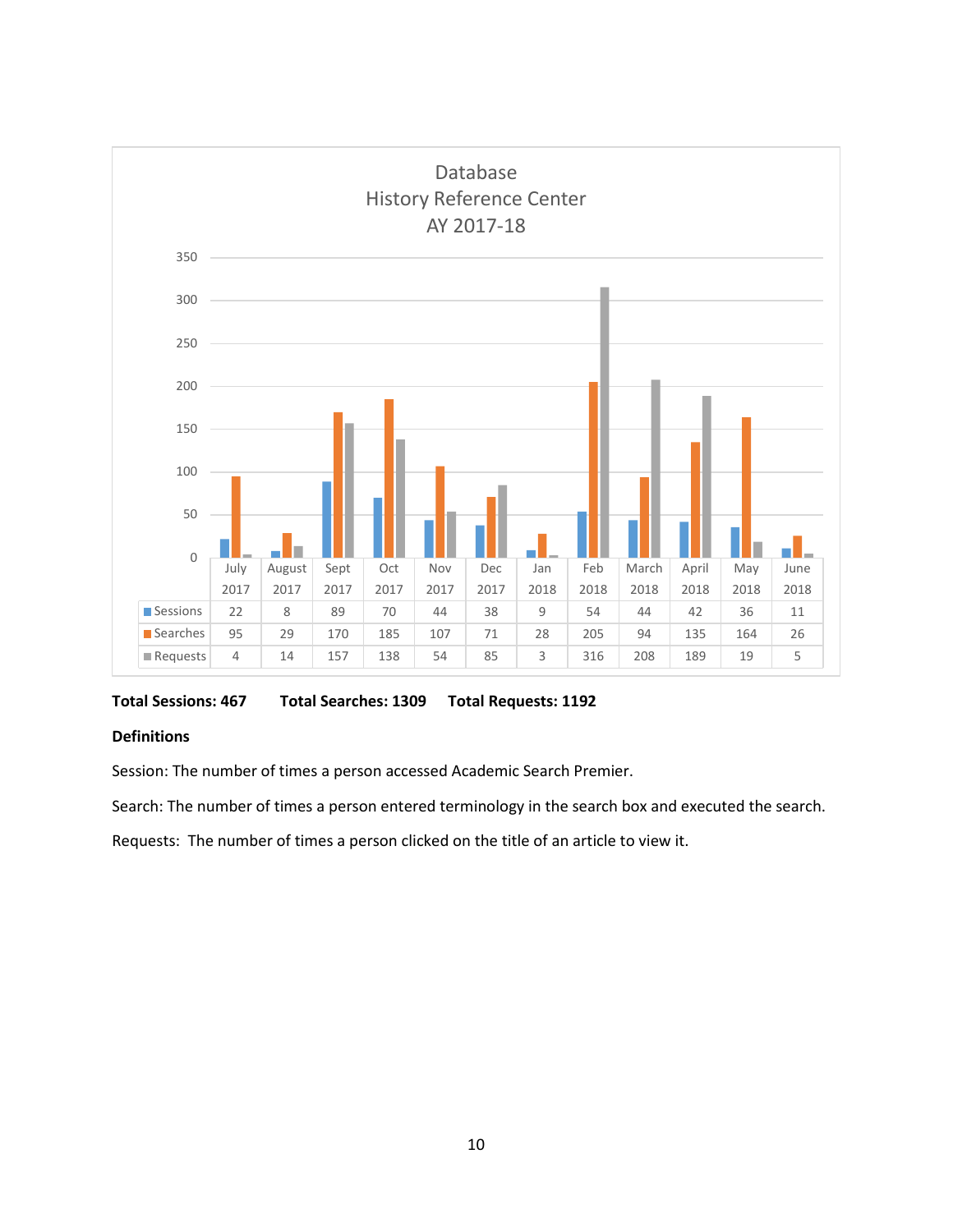

#### Total searches: 2735

Total Result clicks: 2193

Total full text accessed: 2250

#### **Definitions**

Search: The number of times a person entered terminology in the search box and executed the search.

Result Clicks: The number of times a person clicked the results.

Full Text View: The number of times a person clicked on the title of an article to view full text.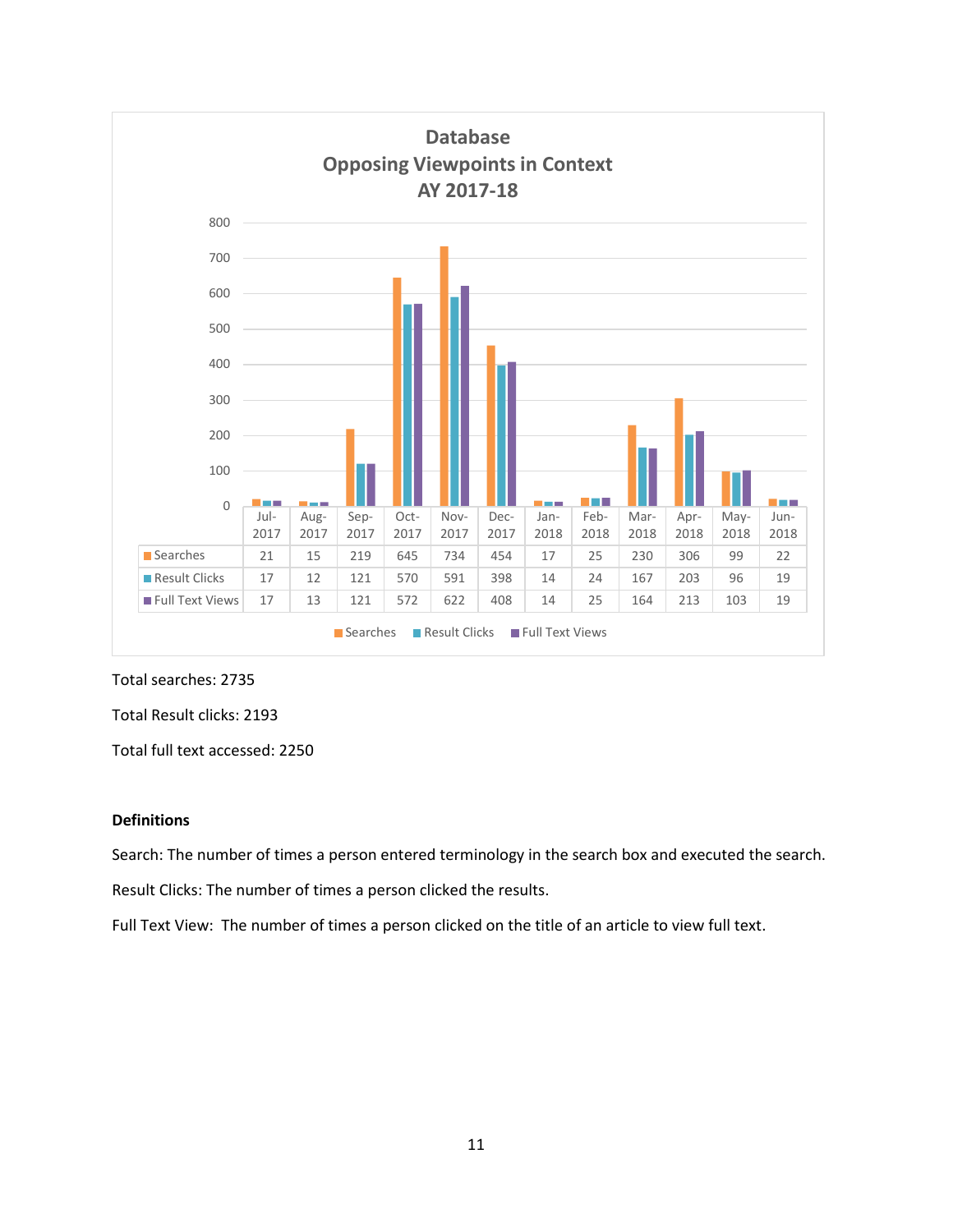

Total sessions: 941

Total searches: 4273

Total Requests: 1382

#### **Definitions**

Session: The number of times a person accessed Psychological and Behavioral Sciences Collection.

Search: The number of times a person entered terminology in the search box and executed the search.

Total Full Text: The number of times a person clicked on the title to access the full article.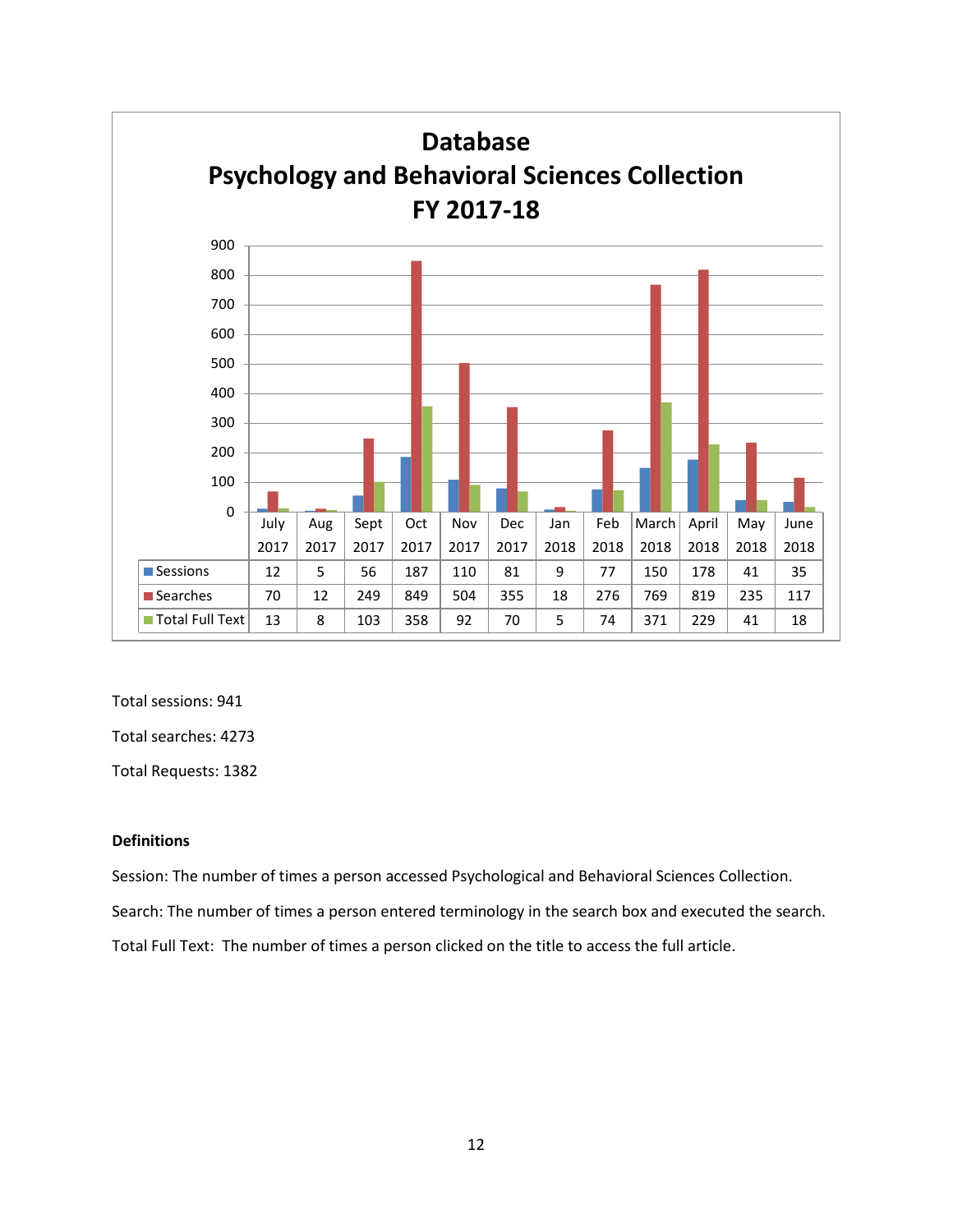

Total sessions: 563

Total searches: 1688

Total Requests: 901

#### **Definitions**

Session: The number of times a person accessed Academic Search Premier.

Search: The number of times a person entered terminology in the search box and executed the search.

Retrieval: The number of times a person clicked on the title of an article to view it.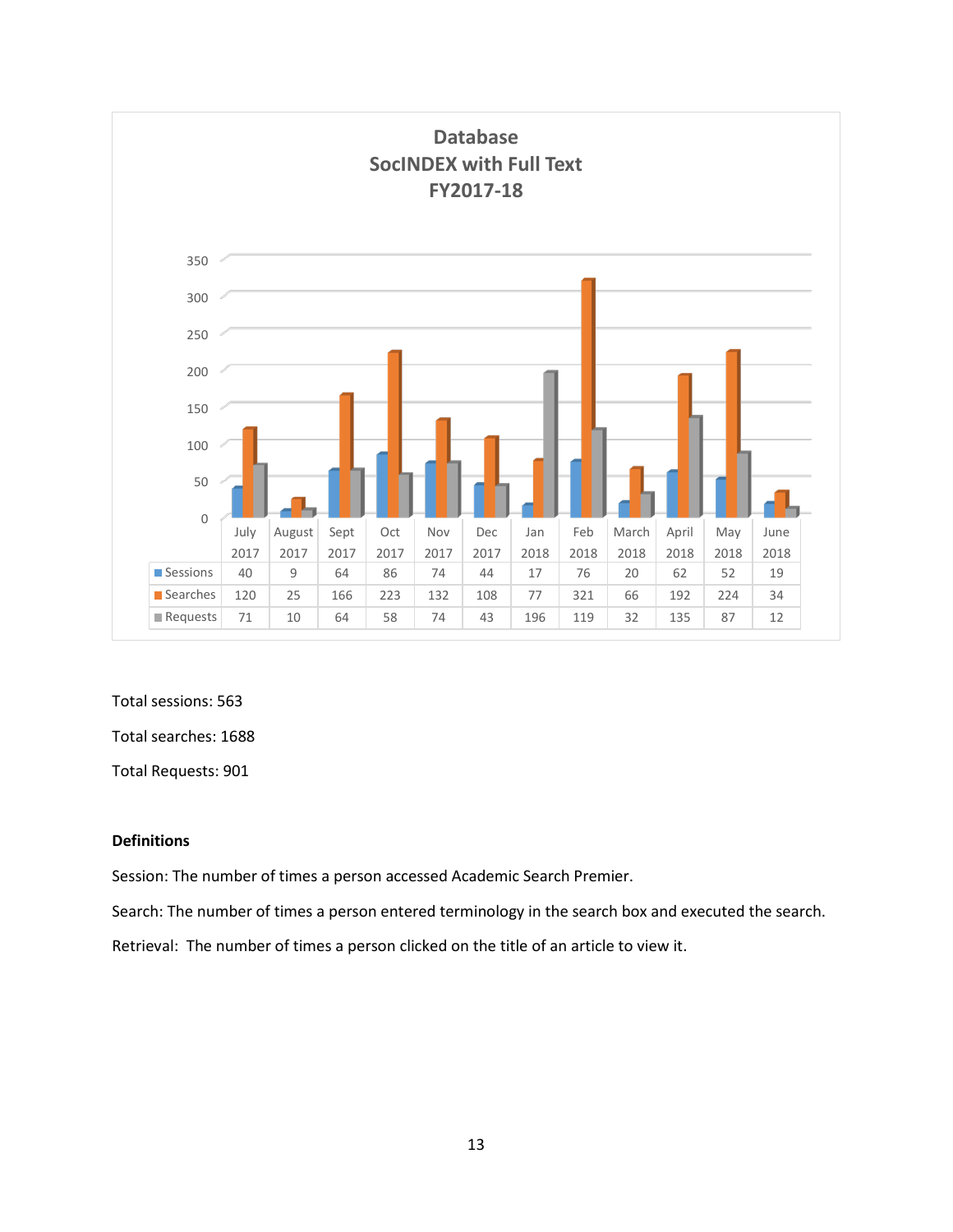

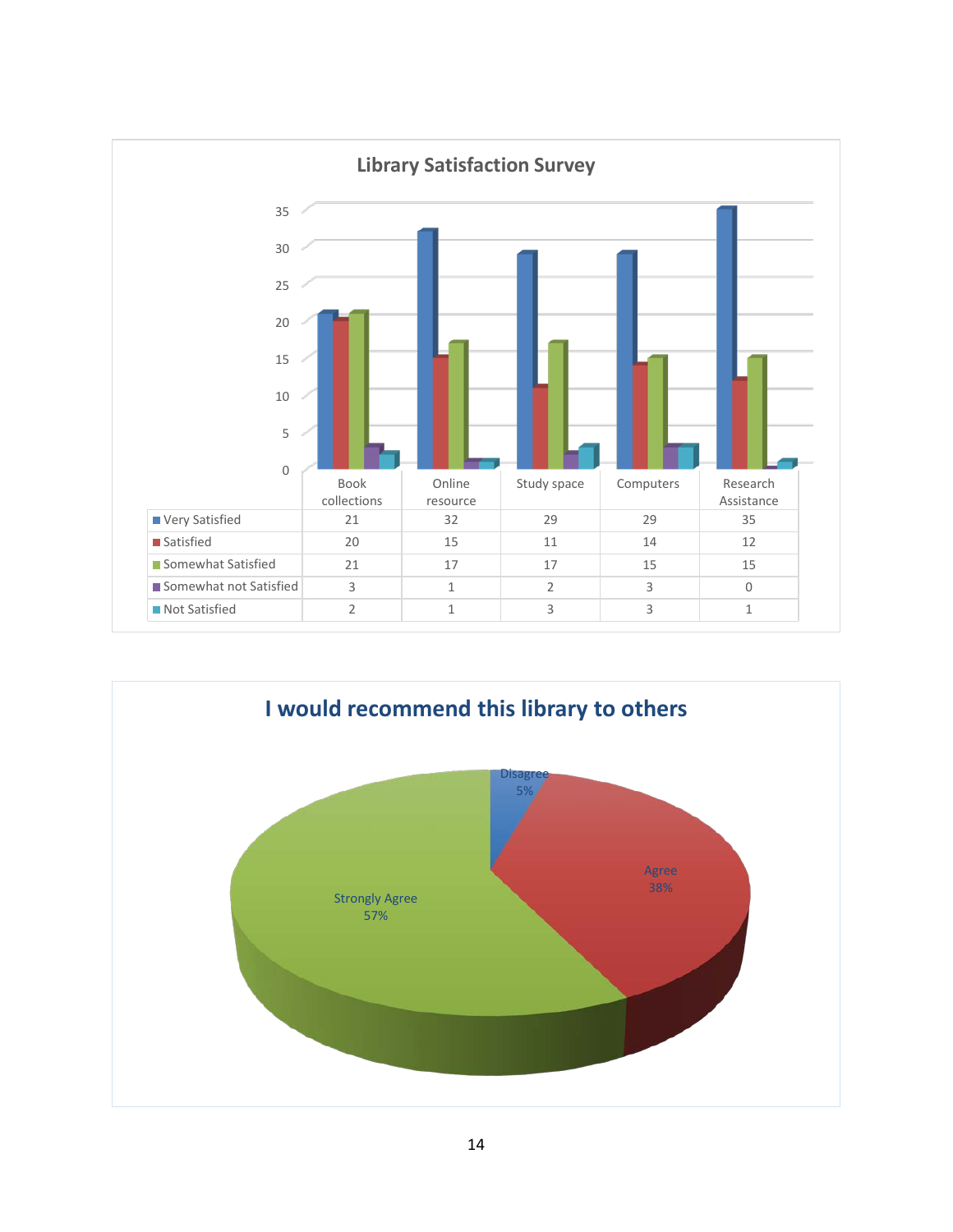